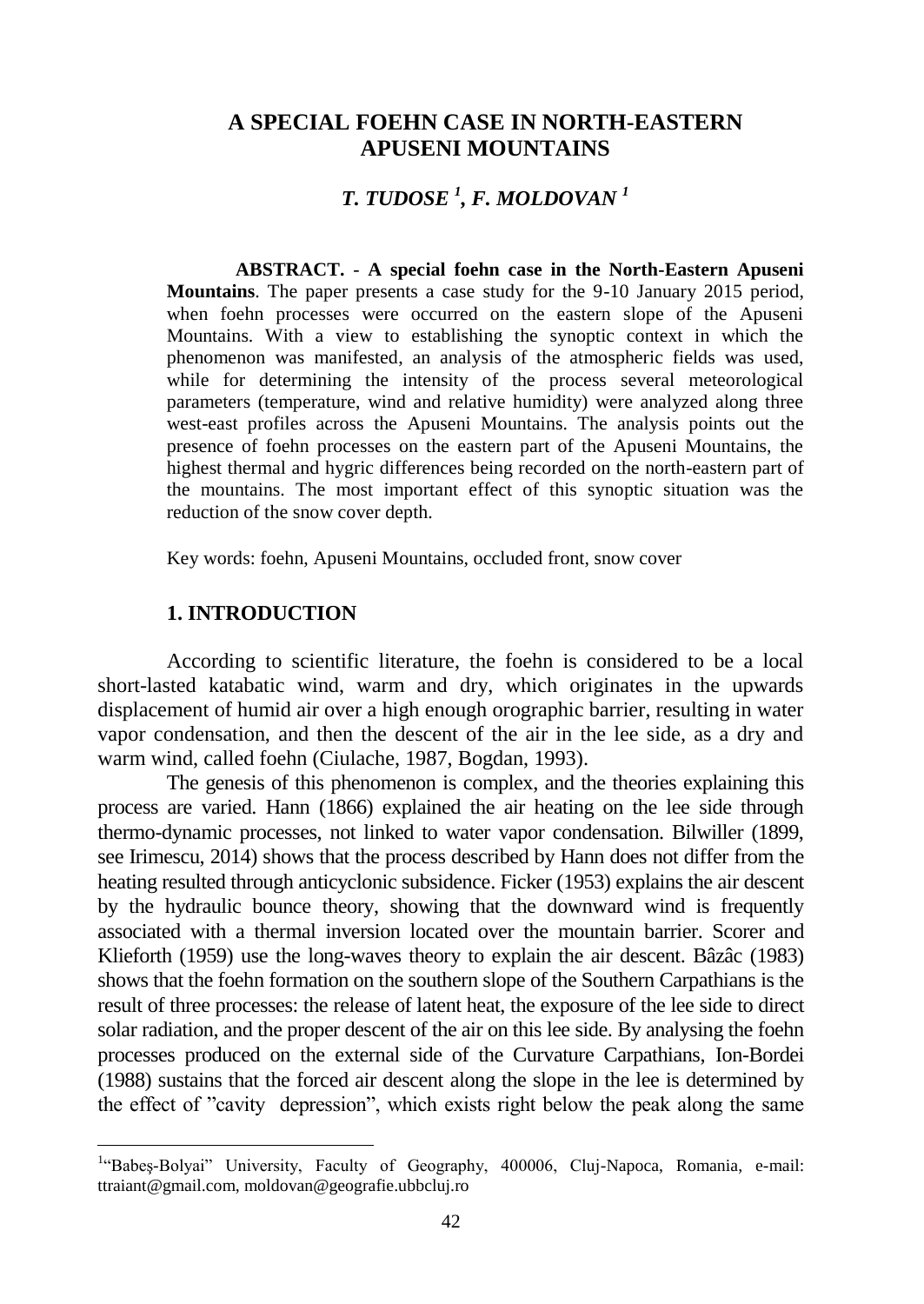slope in the lee, as a dynamic effect of air circulation over mountain ridges. Ciobanu (1998) explains the air descent through the difference between the mass of dry and humid air, where the dry one is heavier. Tilinca and all (1976, 1984) have analyzed the synoptic conditions of the foehn appearance in the eastern Apuseni Mountains, showing the importance of the frontal activity in producing the air descent (in 76.6% of cases), as well as the possibility of identifying the foehn with a meteorological radar, at the exact time of its appearance.

The article is a case study of a synoptic situation which generated a foehn appearance, including its effects on the eastern and north-eastern part of the Apuseni Mountains.

## **2. DATA AND METHODS**

Once the appearance of the new theories about the genesis of the phenomenon, the foehn identification methods have been diversified**:** Vergeiner (2004) uses the potential temperature for determining the air mass characteristics; Irimescu (2014) mentions the existence of several methods to explore the appearance of the foehn: the clasical one, based on the thermal, hygric and wind criteria; the numerical simulation method; the cross section method; respectively the teledetection method, based on the satellite images.

For the present case study, respectively the 9-10 January 2015 period, we used the classical method, as well as some satellite images. For this purpose, three west-east cross profiles over the Apuseni Mountains were selected, including the following weather stations: 1st profile – Oradea (136 m), Borod (333 m), Vlădeasa (1836 m), Huedin (560 m); 2nd profile – Şiria (477 m), Ţebea (264 m), Alba Iulia



(245 m), Sebeş (253 m), Blaj (334 m); 3rd profile – Arad (116 m), Vărădia de Mureş (156 m), Deva (240 m), Sebeş (fig. 1). The third one was used in order to point out the air heating in the lee as a result of the air circulation over orographic barrier, in comparison with the lower temperatures recorded on the western and southern slopes, when a western warm air advection is present.

**Fig. 1***. Cross profiles position in the studied area*

The following meteorological data were used: hourly values of air temperature, relative humidity, wind speed and direction; the maximum air temperature values within 12 and respectively 24 hours; daily values of the average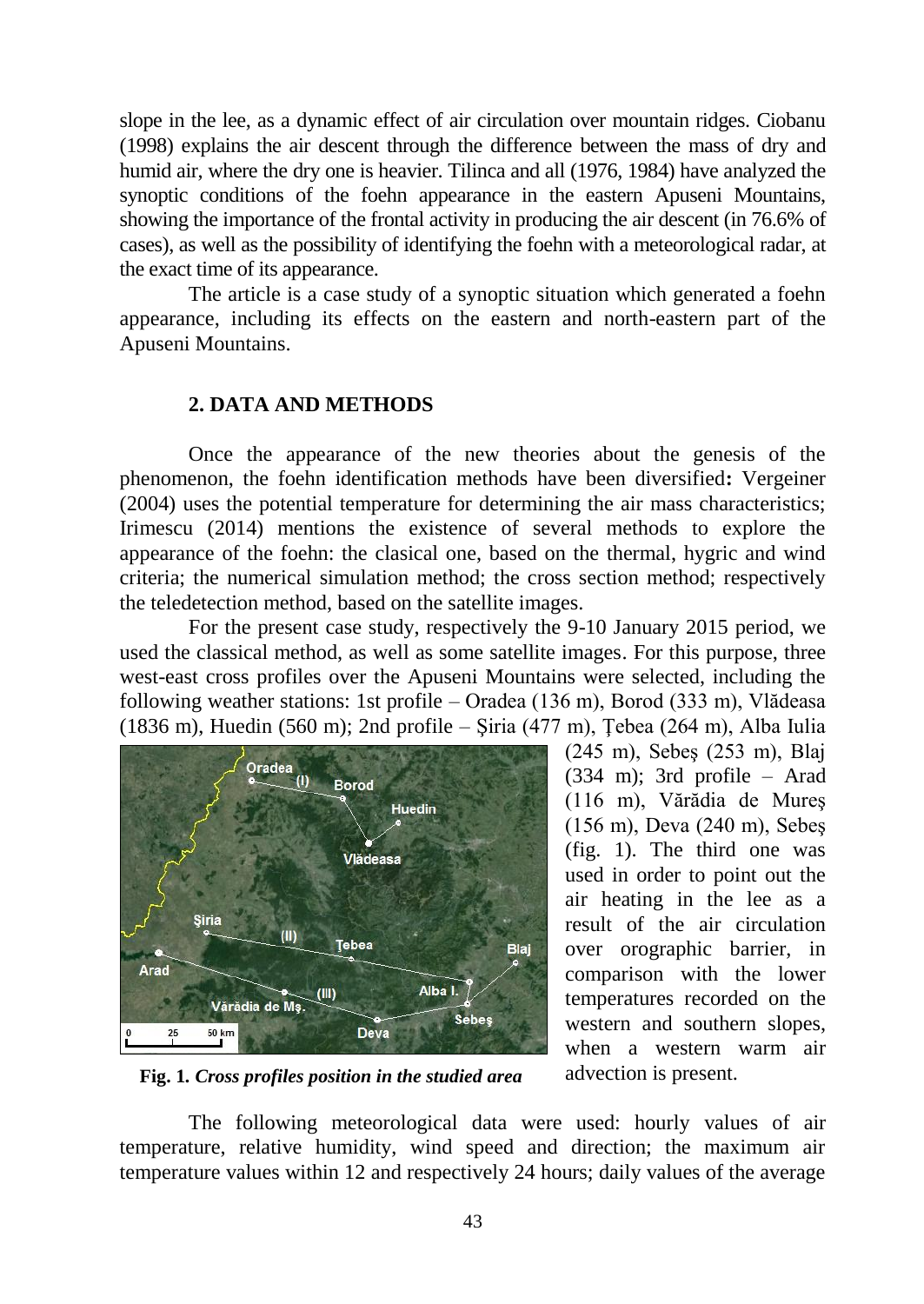depth of snow cover. For the synoptic analysis there were used: thermal and geopotential field distribution maps at different atmospheric levels (500, 850, and 925 hPa); ground level synoptic maps; satellite images of the cloud distribution.

## **3. RESULTS**

### **3.1. Synoptic analysis**

The dynamics of the baric structures in the analyzed period has generated modifications in the weather evolution. At 500 hPa level, one can observe the



**Fig. 2***. The 500 hPa geopotential height on 9th January 2015, 00 GMT (processed after http://www.esrl.noaa.gov)*



**Fig. 3***. Synoptic map at ground level on 9th January 2015, 00 GMT (Source: http://www1.wetter3.de)*

presence of a ridge, extended over the southern half of Europe and having an eastern orientation of its axis. (fig. 2). The geopotential field structure and its western character facilitate the appearance of some atmospheric high level waves, which will generate warm and cold air advections, associated with a corresponding frontal activity. Thus, in the period 09.01, 12 GMT-10.01, 06 GMT, a cold high level wave affected the south-eastern part of the continent (see fig. 2).

The ground level synoptic analysis shows the presence of an anticyclone (1035 hPa) in the south-eastern part of Europe, with the tendency of displacement towards the south-east of the Mediterranean Sea (fig. 3). The presence of this high pressure field, of Scandinavian origin, as well as the geopotential structure configuration in the first decade of January 2015, determined a cold air

advection over the eastern part of the continent. Thus, in Romania, there were recorded very low daily temperatures, under frost limit, even in daytime. Azores high pressure cell was positioned over south-western Europe, while the northern half of the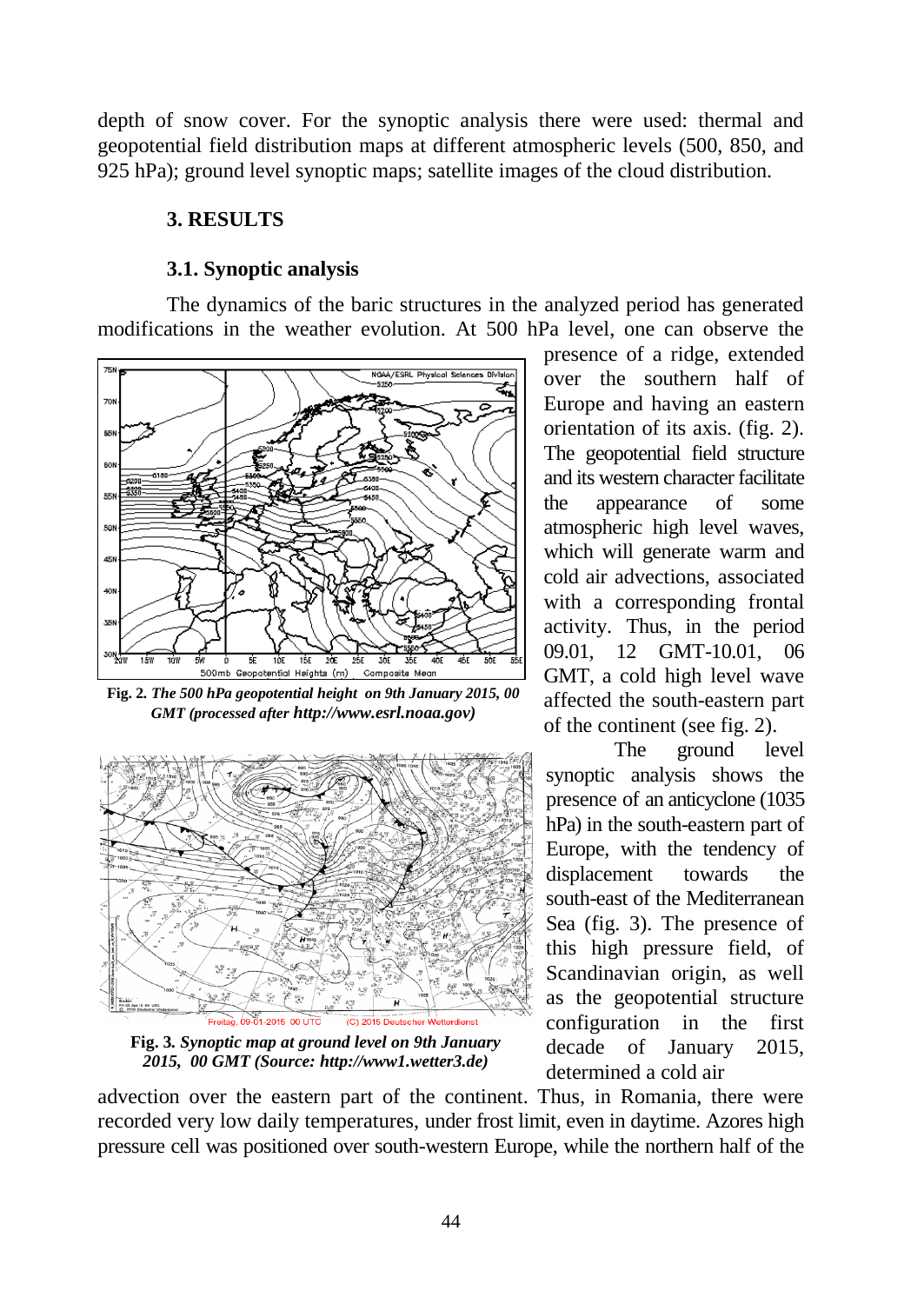continent was under the influence of frontal activity, generated by the Icelandic Depression and the high level atmospheric structure (fig. 3).



**Fig. 4.** *Infrared satellite images of the cloud formations associated to atmospheric fronts over Romania on 9th January (a - 06 GMT, b – 18 GMT, Source: http://www.sat24.com)*

Under these conditions, during the morning of 09.01.2015, Romania was crossed from the north-west by a cold high level wave, without a corresponding front at the ground level (fig. 4a). In the afternoon and first half of the night of 09/10.01.2015, the country's territory was affected by a westward warm occluded



**Fig. 5.** *The 925 hPa level temperature structure on 9th January at 12 GMT (continuous lines) and 10th January at 00 GMT (interrupted lines)(processed after http://www.esrl.noaa.gov)*

front (fig. 4b).

The analysis of the air temperature evolution in Romania during the day of 09.01.2015 at the 925 hPa level showed that at 12 GMT the values range between 2ºC in the south-western extremity of the country, and -2ºC in the south-eastern one, due to a west-south-west warm advection (fig. 5). After 12 hours we could observe an intensification of this advection against the background of warm post-frontal air advance, the air temperatures ranging

between 5ºC in south-west Romania and 2ºC in the south-east (fig. 5).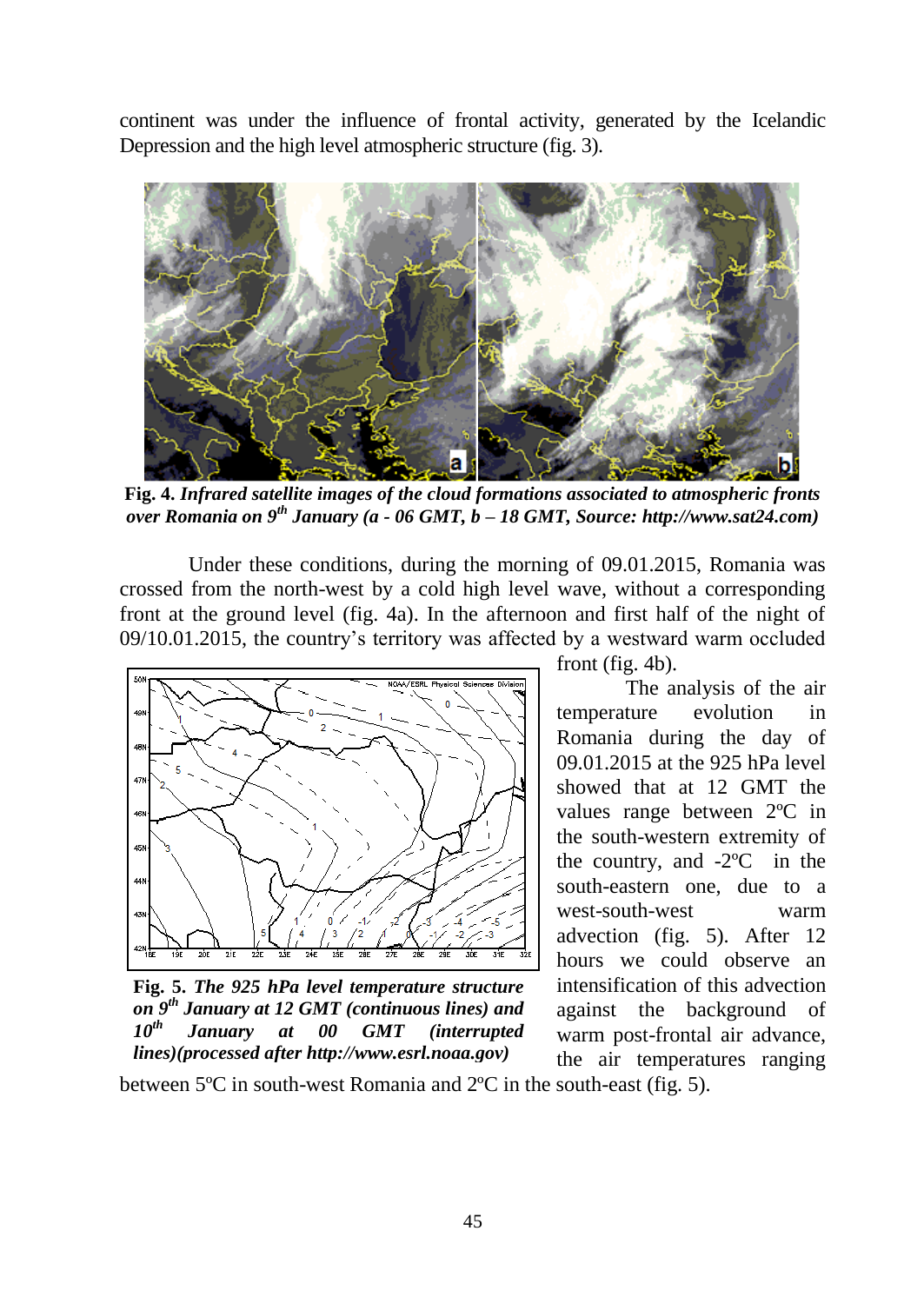#### **3.2 Discussion**

The analysis of the air temperature variation along the three profiles mentioned above underlines the progressive increase of the thermal values during the day of  $9<sup>th</sup>$  January (fig. 6). This was the result of the effective radiation reduction following a cloudiness associated with the cold front (00-06 GMT), and



**Fig. 6.** *Air temperature variation along the selected profiles for the period 9th January, 00 GMT – 10th January, 06 GMT*

respectively due to the increase of direct solar radiation produced by a variable sky behind the cold front, as illustrated by the satellite images (fig. 4a). Also, during the afternoon and evening, the thermal values continued to grow against the background of warm air advection associated with the warm occluded front which affected Romanian territory from the west (fig 4b). This evolution is well emphasized by the profile Oradea-Borod-Vf. Vlădeasa-Huedin, with higher temperatures recorded in Huedin than in Oradea  $(9<sup>th</sup>$  January, 15-19 GMT, respectively  $10^{th}$  January, 00, 05, 06 GMT) (fig. 6a). The positive deviations at Huedin as compared to Oradea were up to 2.6  $\rm{^{\circ}C}$  (9<sup>th</sup> January, 19) GMT), while at 00 GMT of the same day, the temperature in Oradea was 10.5ºC higher than at Huedin (fig. 6a).

The air temperature evolution on the Şiria-Ţebea-Alba Iulia-Sebeş-Blaj profile showed the highest values in the first part of  $9<sup>th</sup>$  January in Alba Iulia (12-15)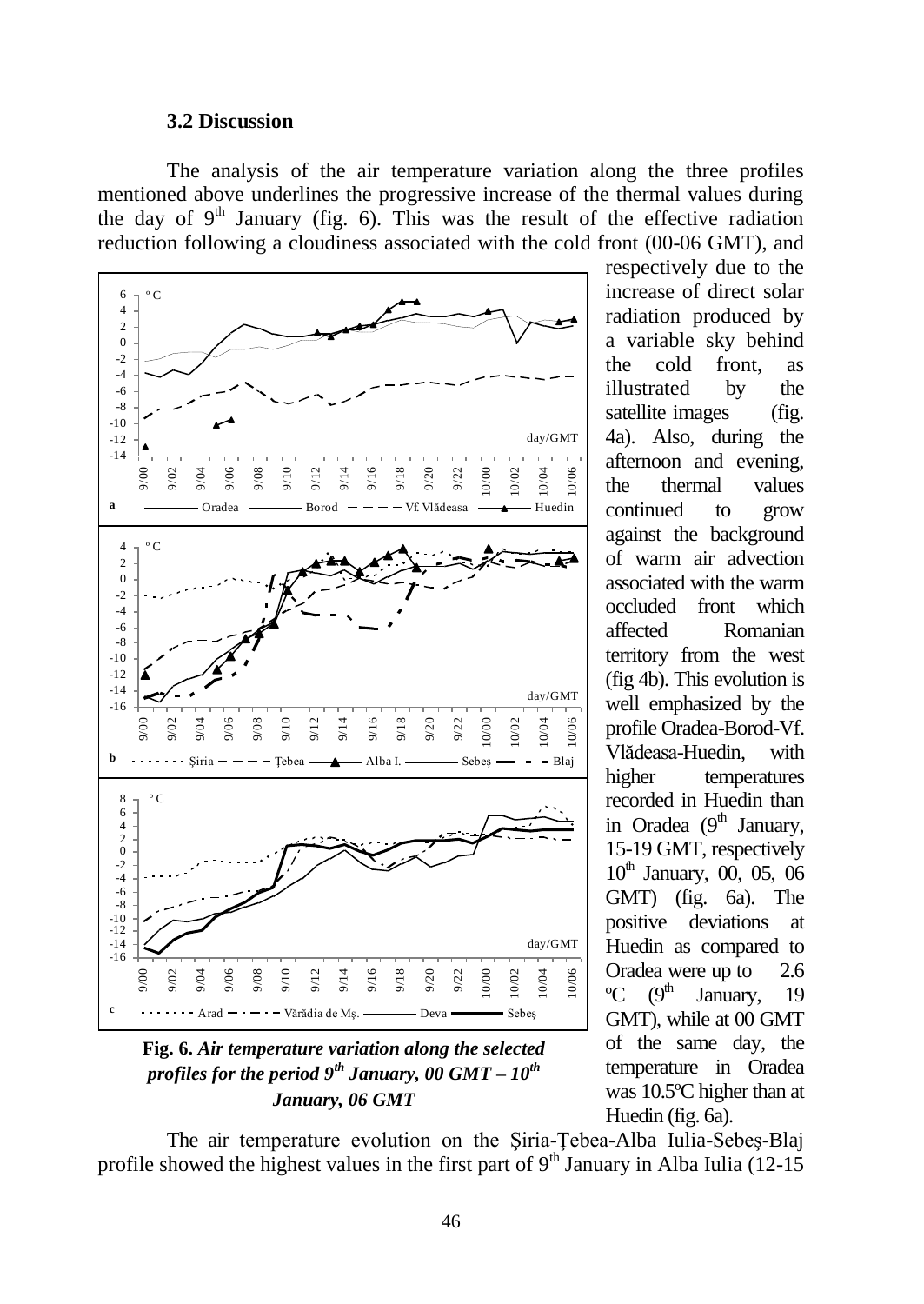GMT), and respectively on  $10<sup>th</sup>$  January, 00 GMT, at the same weather station (fig. 6b). The maximal deviation at Alba Iulia as compared to Şiria station was 2.5ºC, but the highest thermal values were registered in Huedin.

In the case of the 3rd profile, the highest temperatures recorded at Sebeş were only within the 18-20 GMT interval (fig. 6c), but the differences between the profile extreme points were very low (0.4ºC).

The hourly variation of the wind direction and speed points out the predominance of the western circulation on the entire period, as well as the increase of wind speed in the afternoon of January  $9<sup>th</sup>$  (fig. 7). At Huedin station the increase of the average wind speed from 2-3m/s (15-17 GMT interval) to 5m/s (18 and 19 GMT) and the change of direction from west to south-west (fig. 7) correspond to the most important air temperature increase (fig. 6a). A similar evolution was observed in Alba Iulia and Sebeş, wind speed being more significant (fig. 7).



**Fig. 7.** *Wind direction and speed variation at Huedin, Alba Iulia and Sebeş meteorological stations for the period 9th January, 00 GMT – 10th January, 06 GMT*

The relative humidity decreased by over 20% during the hourly interval



when the temperature registered the most important increase, the decrease being sharper at Huedin (up to 67%) and Alba Iulia (up to 65%) (fig. 8). Analyz

**Fig. 8.** *Relative humidity variation along the 1st and 2nd profile for the period 9th January, 00 GMT – 10th January, 06 GMT*

ing the maximum temperatures registered within a 12 hour period - a useful parameter for identifying the highest thermal values during the day and night, especially in the case of shorter meteorological observation program (Huedin, Alba Iulia) -, we observed that the heating process was present also during the night of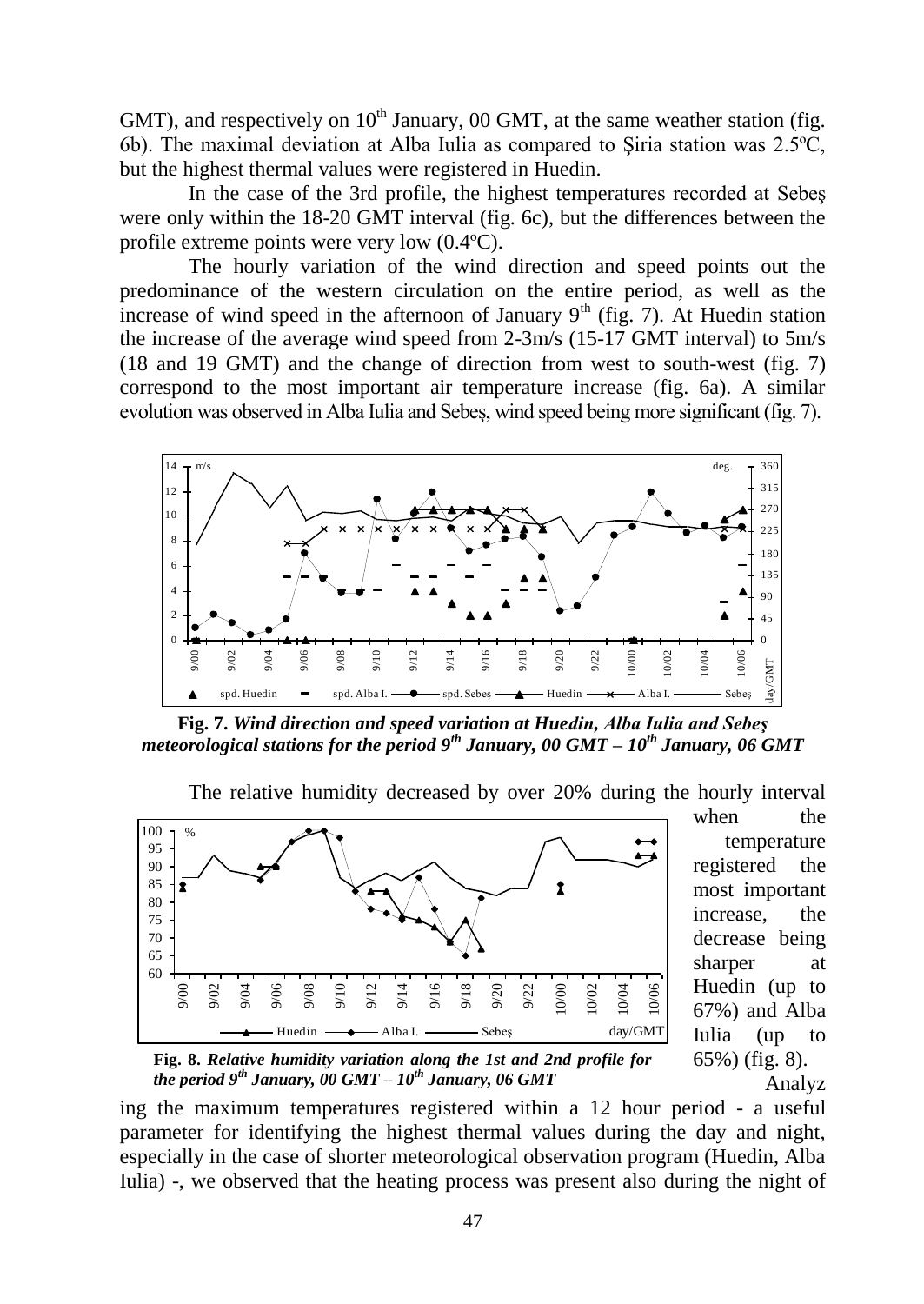09/10.01.2015, both at Huedin and Alba Iulia, where the highest night values temperature per profile were recorded (table 1).

| Meteorological station | 1st profile |       |          |        | 2nd profile |        |        |        |         |
|------------------------|-------------|-------|----------|--------|-------------|--------|--------|--------|---------|
| Date, hour             | Oradea      | Borod | Vlădeasa | Huedin | Siria       | Tebea  | Alba I | Sebes  | Blai    |
| 9.01.2015, 06 GMT      | $-0.8$      | 1.7   | -6       | $-8.3$ |             | $-5.2$ | -9     | $-7.3$ | $-12.2$ |
| 9.01.2015, 18 GMT      |             | 3.4   | -5       | 5.4    | 3.6         | 0.4    | 4.2    | 1.3    | 1.1     |
| 10.01.2015, 06 GMT     | 3.5         | 4.5   | $-4.1$   | 5.6    | 3.9         | 2.7    | 5.5    | 3.6    | 3.3     |

**Table 1.** *Maximum air temperature (ºC) within a 12 hour period for the 1st and 2nd profile*

On 09.01.2015, as a result of the katabatic heating process, against the background of a warm air advection, the highest maximum air temperatures in the Transylvanian Depression were registered at Huedin (5.4ºC), followed by Alba Iulia (4.2ºC). We noticed that with the exception of the above mentioned zones and of the south-western part of Transylvania, in all Transylvania the maximum

| meteorological stations (cm)          |                      |                       |  |  |  |  |  |
|---------------------------------------|----------------------|-----------------------|--|--|--|--|--|
| Date, hour<br>Meteorological station. | 9.01.2015,<br>06 GMT | 10.01.2015,<br>06 GMT |  |  |  |  |  |
| Oradea                                | 5                    | 2                     |  |  |  |  |  |
| Borod                                 | 10                   |                       |  |  |  |  |  |
| Vf. Vlădeasa                          | 20                   | 15                    |  |  |  |  |  |
| Huedin                                | 12                   | ${}_{< 0.5}$          |  |  |  |  |  |
| Siria                                 | $\ast$               | $\ast$                |  |  |  |  |  |
| Tebea                                 | $\ast$               | $\ast$                |  |  |  |  |  |
| Alba Iulia                            |                      | 3                     |  |  |  |  |  |
| Sebes                                 | 3                    | < 0.5                 |  |  |  |  |  |
| Blai                                  | *                    | $\ast$                |  |  |  |  |  |
| Arad                                  | ${}_{< 0.5}$         | ${}_{< 0.5}$          |  |  |  |  |  |
| Vărădia de Mureș                      | *                    | *                     |  |  |  |  |  |
| Deva                                  |                      |                       |  |  |  |  |  |

*Table 2. Average snow depth at the analyzed* 

*\* Not performed measurements on the snow depth*

**4. CONCLUSIONS**

thermal values were negative, mainly below -2ºC, the lowest reaching -5.8ºC at Dej. The immediate effect of the heating process was the snow cover melting. Analyzing the snow cover depth evolution, for all 3 profiles within a 24hrs interval, we could observe the reduction of 3-4 cm of the snow depth at each station, excepting Huedin where the reduction was more significant, up to 12 cm, so that on the morning of 10.01.2015 the snow cover became discontinuous (table 2).

The 09-10.01.2015 period was characterized by the existence of a foehn process developed against the background of a westward circulation over the Apuseni Mountains, in the context of a post-frontal warm air advection. This warm air replaced the pre-existent cold arctic mass air. This evolution emphasizes the capability of warm air to replace a cold air situated at the bottom of the lee.

The increase of air temperature on the eastern slope of the Apuseni Mountains occurred concurrently with the wind speed increase, the highest intensity being produced on the eastern slope of Vlădeasa Massif (Huedin